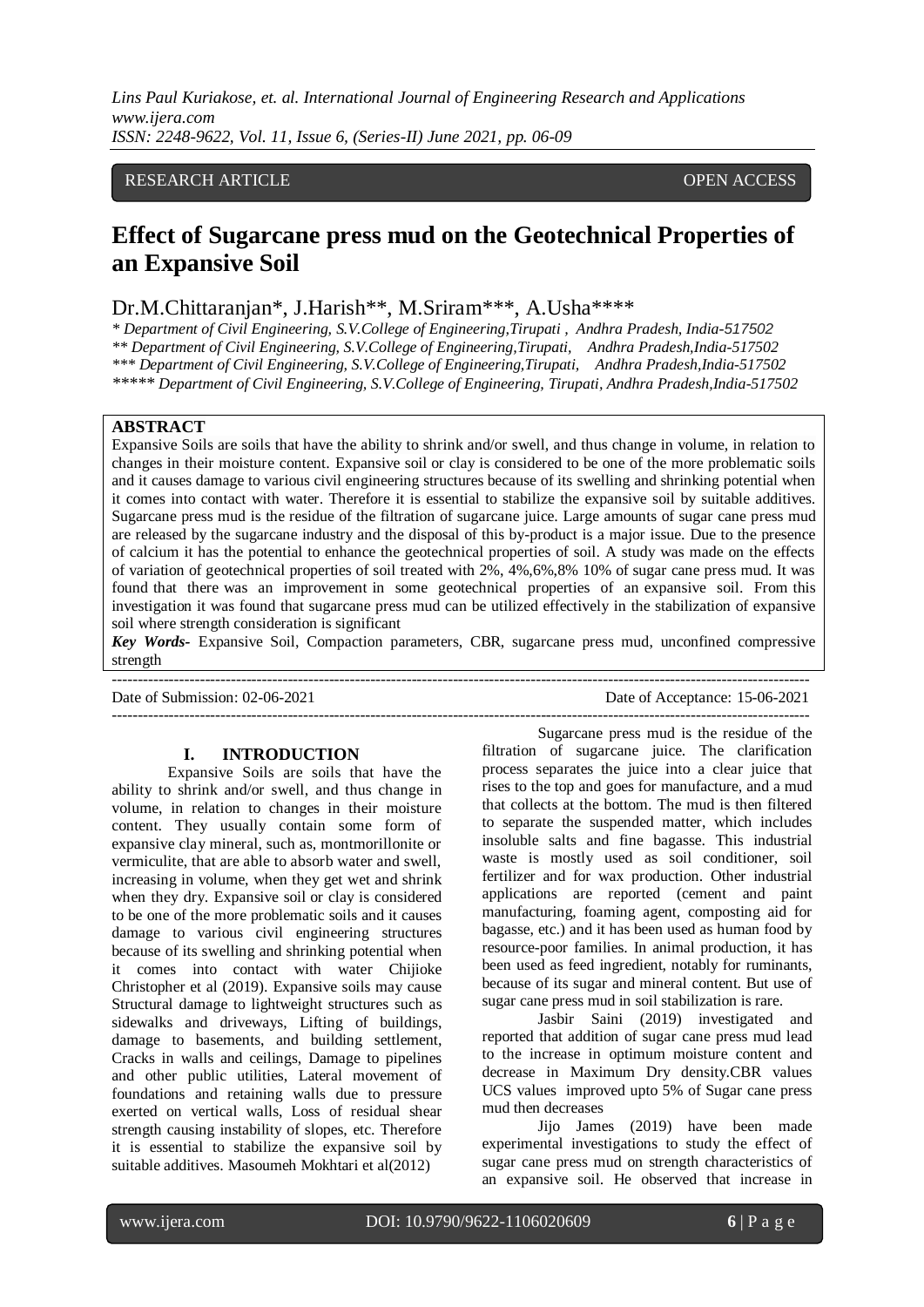*Lins Paul Kuriakose, et. al. International Journal of Engineering Research and Applications www.ijera.com ISSN: 2248-9622, Vol. 11, Issue 6, (Series-II) June 2021, pp. 06-09*

strength of soil with the addition of sugar cane press mud.

Biffi et al (2018) after extensive research reported that the unconfined compressive strength of the treated soil was observed to be improving on adding press mud to soil and increase in curing period.

Due to the presence of calcium it has the potential to enhance the geotechnical properties of soil. Hence an attempt is made to study the effect of sugarcane press mud on some Geotechnical properties of an expansive soil.

#### **II. EXPERIMENTAL INVESTIGATIONS**

2.1. Materials used

2.1.1Soil

The soil used for this investigation is obtained from Gajula Mandyam, Tirupati. The dried and pulverized material passing through I.S.4.75 mm sieve is taken for the study. The properties of the soil are given in Table.1.The soil is classified as "CH" as per I.S. Classification (IS 1498:1970) indicating that it is Highly Compressible Clay. It is highly expansive in nature as the Differential Free Swell Index (DFSI) is about 65%.

**Table: 1 Properties of Untreated soil**

| <b>Property</b>                                               | Value |
|---------------------------------------------------------------|-------|
| <b>Grain size distribution</b>                                |       |
| (a) Gravel $(\%)$                                             | 3     |
| $(b)$ Sand $(\%)$                                             | 16    |
| (c) Silt+Clay $(\%)$                                          | 81    |
| <b>Atterberg Limits</b>                                       |       |
| $(a)$ Liquid Limit $(\%)$                                     | 62    |
| (b) Plastic Limit (%)                                         | 28    |
| (c) Plasticity Index (%)                                      | 34    |
| Differential Free Swell Index (%)                             | 65    |
| Specific Gravity                                              | 2.76  |
| Maximum Dry Unit Weight $(kN/m3)$                             | 14.7  |
| Optimum moisture content (%)                                  | 20.2  |
| CBR Value at 2.5mm penetration (%)                            | 5.5   |
| Unconfined<br>Compressive<br>strength<br>(KN/m <sup>2</sup> ) | 213.2 |
| Swelling pressure of Soil $(KN/m2)$                           | 311   |

#### **2.2.2. Sugarcane press mud**

 The sugar sugarcane press mud is obtained from Sri Venkateswara Co-op. Sugar Factory Ltd. near Gajula mandyam, Tirupati. The chemical

properties of the sugarcane press mud are shown in Table. 2 (James and Pandian, 2016b).

**Table: 2 chemical properties of the sugarcane press mud**

| SiO <sub>2</sub> | $Al_2O_3$         | CaO      | Fe <sub>2</sub> O <sub>3</sub> | $K_2O$          |
|------------------|-------------------|----------|--------------------------------|-----------------|
| 25.5             | 2.4               | 18.5     | 5.8                            | 1.3             |
|                  |                   |          |                                |                 |
| MgO              | Na <sub>2</sub> O | $P_2O_5$ | TiO <sub>2</sub>               | SO <sub>3</sub> |
| 3.1              | 0.1               | 7.2      | 0.2                            | 0.4             |

#### **III. PROCEDURE FOR MIXING**

 The soil from the site is dried and hand sorted to remove the pebbles and vegetative matter if any. It is further dried and pulverized and sieved through a sieve of 4.75mm to eliminate gravel fraction if any. The dried and sieved soil is sorted in air tight containers ready for use for mixing with additives. The soil mixed with water of chosen moisture content and stored of a day for uniform distribution of water in different containers. The soil sample so prepared is then mixed with Sugarcane press mud. The percentage weight varied from 2% to 10% in increment of 2%.The soil sugarcane press mud mixtures are mixed thoroughly before testing.

#### **IV. TESTS ON TREATED SOIL**

#### **4.1. Standard Proctor Test**

The compaction parameters optimum moisture content and Maximum dry unit weight play a vital role in changing the strength characteristics of an Expansive soil. But these two parameters are influenced by sugarcane press mud. Hence in this investigation Standard Proctor's compaction tests are carried out on expansive soil treated with sugarcane press mud at various percentages of 2%, 4%, 6%, 8% and 10% by dry weight of the soil.



with per cent sugarcane press mud.

The results of the Standard Proctor's compaction tests, conducted at different percentages of sugar cane press mud are reported in Fig.1 and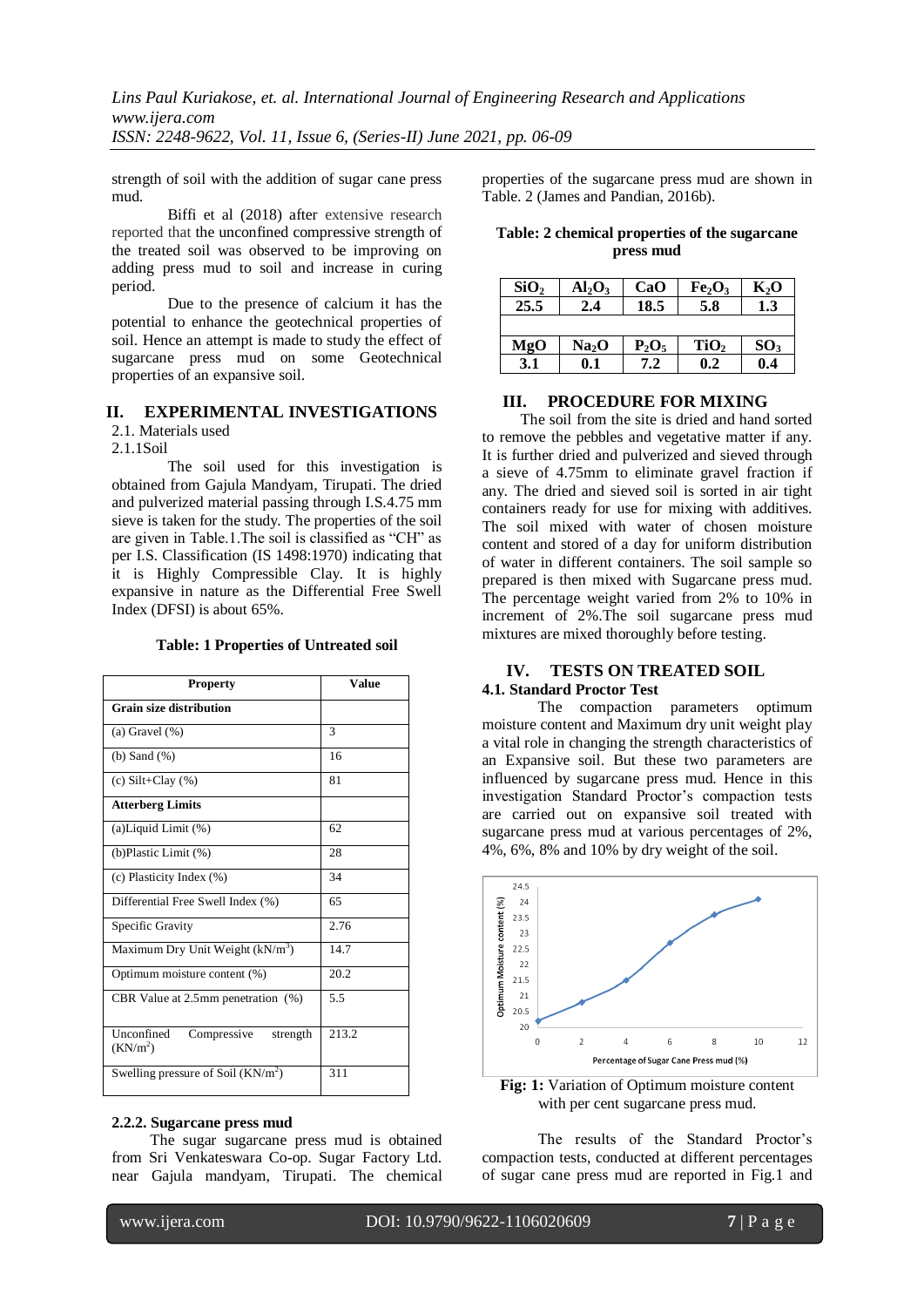*Lins Paul Kuriakose, et. al. International Journal of Engineering Research and Applications www.ijera.com ISSN: 2248-9622, Vol. 11, Issue 6, (Series-II) June 2021, pp. 06-09*

Fig.2.From the figure.1 it is observed that as the percentage of sugarcane press mud increases the optimum moisture content increases due to better moisture holding capacity of sugar cane press mud. The optimum moisture content of untreated soil is 20.2%.The optimum moisture content at 10% of sugarcane press mud is 24.1%

From the figure.2 it is observed that as the percentage of sugarcane press mud increases the dry density decreases. It may be due to aggregation/flocculation and forms the cementitious products. The Maximum dry unit weight of untreated soil is 14.7 KN/m<sup>3</sup>. The Maximum dry unit weight at 10% of alum sludge is  $12.6 \text{KN/m}^3$ .



**Fig:2:** Variation of Maximum Dry Unit Weight with Per cent sugarcane press mud.

#### **4.2. California Bearing Ratio Test**

The strength of the sub grade is an important factor in the determination of the thickness required for a flexible pavement. It is expressed in terms of its "California Bearing Ratio", usually abbreviated as CBR. If CBR values are more it indicates strength of sub grade is strong and we can opt lesser thickness of pavement. The California Bearing Ratio value is determined corresponding to both 2.5 mm and 5.0 mm penetrations, and the greater value is used for the design of flexible pavement.

In this investigation California Bearing Ratio tests on Expansive soil treated with sugar cane press mud varying from 2% to 10% in increment of 2% is carried out. The tests are conducted on remolded soil specimens at their respective optimum moisture content and Maximum Dry Unit Weights and compacted according to I.S. Light compaction.

The variation of the CBR values with different percentages of sugarcane press mud is shown in Fig.3.From the figure it is observed that as the percentage of sugarcane press mud increases CBR values increases up to 6% then decreases. The initial CBR value of untreated soil is 5.5%.The maximum increase in CBR value obtained at 6% of sugarcane press mud and is 10.8%. The increase in CBR value is due to increase in bond between soil

and sugar cane press mud and frictional resistance that has been worked out from sugar cane press mud.



**Fig: 3:** Variation of CBR value of soil with percent sugarcane press mud

#### **4.3. Unconfined Compressive Strength test (UCS)**

Undrained shear strength is estimated as half of the Unconfined Compressive Strength. Hence Unconfined Compressive Strength is conducted on the treated and untreated soil. This is a special case of Triaxial Compression Test. The confining pressure being zero. A cylindrical soil specimen, usually of the same size as that for the Triaxial Compression Test, is loaded axially by a compressive force until failure takes place. Since the specimen is laterally unconfined, the test is known as Unconfined Compression Test. No rubber membrane is necessary to encase the specimen. The axial or vertical compressive stress is major principal stress and the other two principal stresses are zero.

In this investigation, Unconfined Compressive Strength (UCS) test is, carried out to study the strength behaviour of soil treated with different percentages of sugarcane press mud. The variation in unconfined compressive Strength with respect to different percentages of sugarcane press mud is shown in Fig.4. From the figure, it is observed that as the percentage of sugar cane press mud increases UCS values increases up to 6% then decreases. The unconfined compressive strength value of untreated soil is  $213.2$  kN/m<sup>2</sup>. The maximum increase in UCS values obtained at 6% of sugarcane press mud and is  $248.3$  kN/m<sup>2</sup>. The increase in UCS value is due to increase in bond between soil and sugar cane press mud.